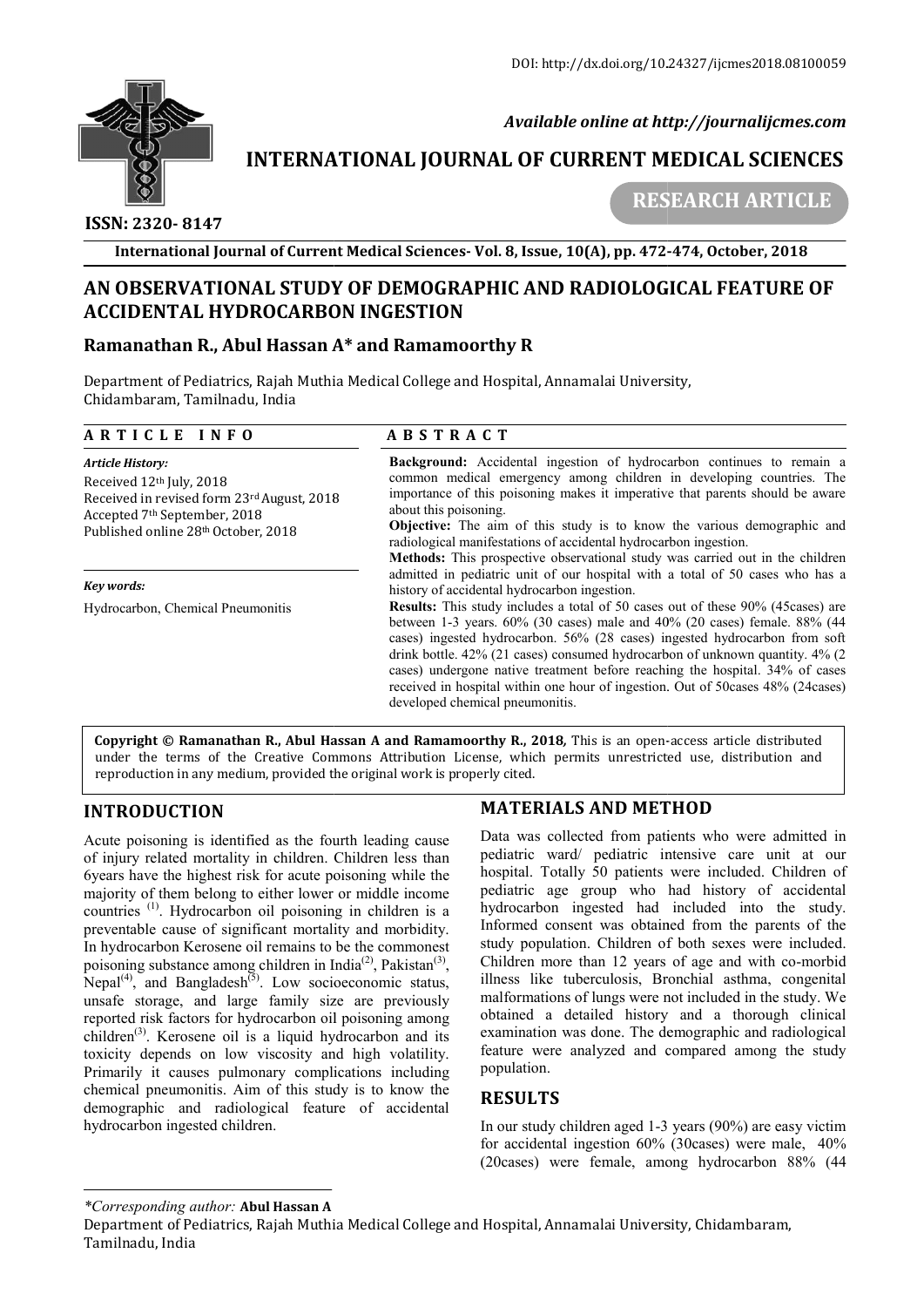cases) consumed kerosene, 56% (28 cases) consumed kerosene from soft drink bottle, 42% (21 cases) were not sure of the amount of hydrocarbon consumed, 34% (17 cases) reached casualty within one hour. In our study 48% (24cases) have radiological features of chemical pneumonitis, 26% (13cases) had bilateral perihilar infiltrationin, 14% (7cases) have bilateral lowerlobe infiltration, 8% (4 cases) have right lowerlobe infiltration, 52% (26cases) of them have normal chest x-ray.















**Fig 4** Hydrocarbon Ingested



**Fig 5** Quantity Consumed





**Fig 7** Chest X -ray

# **DISCUSSION**

Accidental hydrocarbon ingestion remains a serious contributor to childhood poisoning in developing countries with subsequent morbidity and mortality. In this study 60 % (30 cases) are male. This study is similar to Mahjoob Al- Naddawi *et al* (6), which showed 62% males. Similar results showed in Shotar *et al*<sup>(7)</sup>, Nagi *et al*<sup>(8)</sup>, Sachin S Hatti *et al*<sup>(9)</sup>, study. contributor to childhood poisoning in developing countries<br>with subsequent morbidity and mortality. In this study 60<br>% (30 cases) are male. This study is similar to Mahjoob

In our study age group more prone for kerosene In our study age group more prone for kerosene (hydrocarbon) ingestion is 1-3years (90%). Lifshitz *et*  $aI^{(10)}$ , showed 92% had showed similar results. This age range of children is probably due to their natural reflexes to put objects into mouth. Most common hydrocarbon to put objects into mouth. Most common hydrocarbon ingested in our study is kerosene 88%, 42% of cases who ingested hydrocarbon doesn't know the quantity.

In our study 56% (28cases) consumed hydrocarbon from soft drink bottles, 30 % (15cases) consumed from water